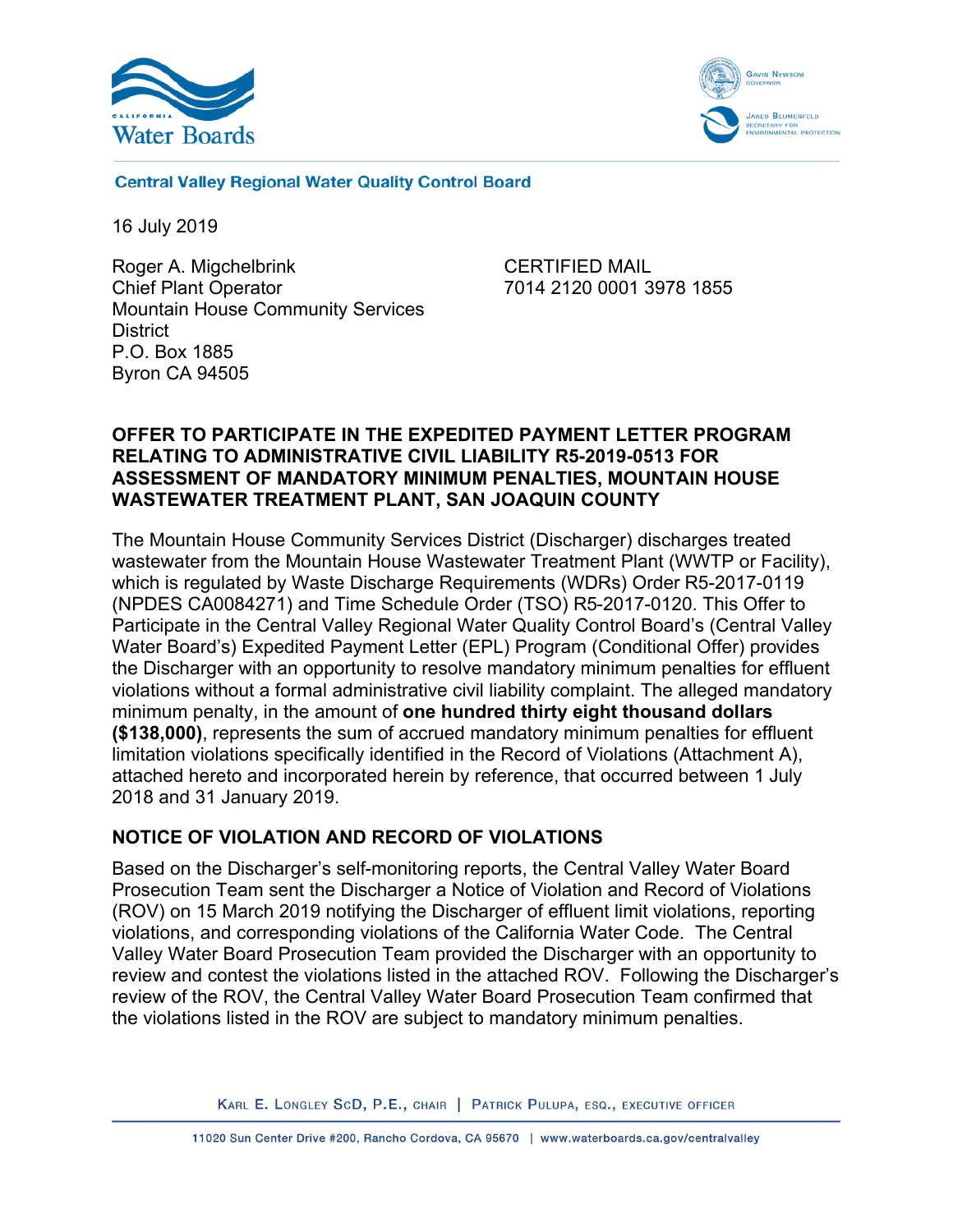# **STATUTORY LIABILITY**

Water Code section 13385(h) and (i) require the assessment of a mandatory minimum penalty of \$3,000 for each specified serious and chronic effluent limit violation. Pursuant to Water Code section 13385.1(a), the failure to file a discharge monitoring report required pursuant to section 13383 for each complete period of thirty (30) days following the deadline for submitting the report also constitutes a serious violation subject to a mandatory minimum penalty under Water Code section 13385(h). The Discharger may also be subject to discretionary administrative civil liabilities pursuant to Water Code section 13385(c) of up to \$10,000 for each day in which the violation occurs, and \$10 for each gallon discharged but not cleaned up in excess of 1,000 gallons. These mandatory minimum penalties and discretionary administrative civil liabilities may be assessed by the Central Valley Water Board beginning with the date that the violations first occurred. The formal enforcement action that the Central Valley Water Board uses to assess such liability is an administrative civil liability complaint, although the Central Valley Water Board may instead refer such matters to the Attorney General's Office for prosecution. If referred to the Attorney General for prosecution, the Superior Court may assess up to \$25,000 for each day in which the violation occurs, and \$25 for each gallon discharged but not cleaned up in excess of 1,000 gallons.

### **SETTLEMENT OFFER**

The Discharger can avoid the issuance of a formal enforcement action and settle the alleged violations identified in Attachment A by participating in the EPL Program.

To promote resolution of these violations, the Central Valley Water Board Prosecution Team makes this Conditional Offer. The Central Valley Water Board's Prosecution Team proposes to resolve these violations without the issuance of a formal enforcement action through this Conditional Offer assessing **one hundred thirty-eight thousand dollars (\$138,000)** in mandatory minimum penalties. If the Discharger accepts this proposal, subject to the conditions below, the Central Valley Water Board Prosecution Team will accept that payment in settlement of any enforcement action that would otherwise arise out of the violations identified in Attachment A. Accordingly, the Central Valley Water Board Prosecution Team will forego issuance of a formal administrative civil liability complaint, will not refer the violations to the Attorney General, and will waive its right to seek additional discretionary civil liabilities for the violations identified in Attachment A. This Conditional Offer does not address or resolve liability for any violation that is not specifically identified in Attachment A, regardless of the date that the violation occurred.

If the Discharger accepts this Conditional Offer, please complete and return the enclosed "Acceptance of Conditional Resolution and Waiver of Right to Hearing; (proposed) Order" (Acceptance and Waiver) on or before **1 August 2019**. The Acceptance and Waiver constitutes a settlement of the violations specifically identified in Attachment A.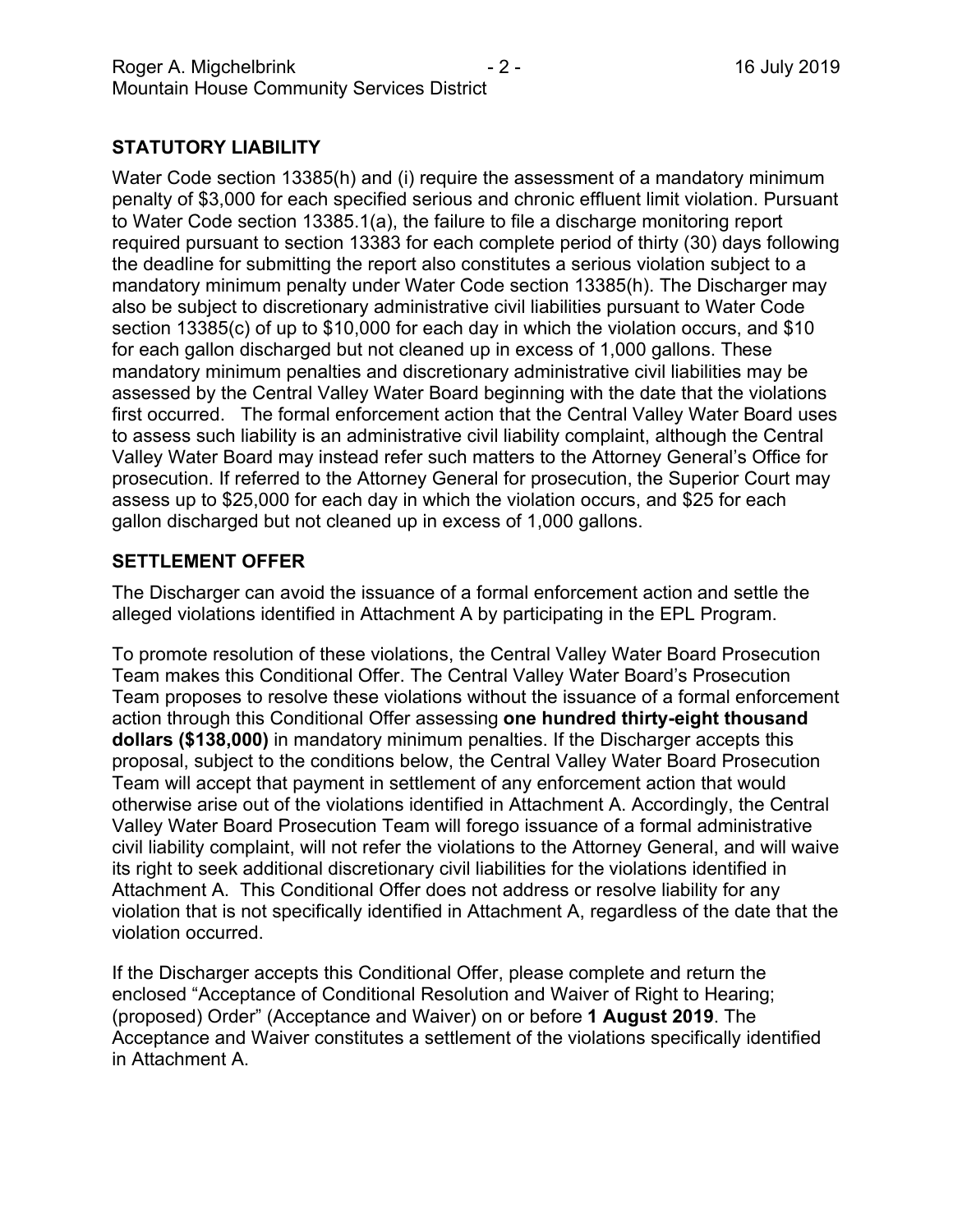### **CONDITIONS FOR CENTRAL VALLEY WATER BOARD ACCEPTANCE OF RESOLUTION**

Federal regulations require the Central Valley Water Board to publish and allow the public thirty (30) days to comment on any settlement of an enforcement action addressing NPDES permit violations (40 C.F.R. section 123.27(d)(2)(iii)). Notice of this settlement will be published on the Central Valley Water Board's website at:

#### [Notice of This Settlement](https://www.waterboards.ca.gov/centralvalley/board_decisions/tentative_orders/)

(https://www.waterboards.ca.gov/centralvalley/board\_decisions/tentative\_orders/)

If no comments are received within the 30-day comment period, and unless there are new material facts that become available to the Central Valley Water Board, the Executive Officer or his designee will execute the Acceptance and Waiver as a stipulated order assessing the uncontested mandatory minimum penalty amount pursuant to Water Code sections 13385.

However, if significant comments are received in opposition to the settlement, this Conditional Offer may be withdrawn. In that case, the Discharger's waiver pursuant to the Acceptance and Waiver will be void and the violation(s) will be addressed in an administrative civil liability hearing. At the hearing, the Discharger will be free to make arguments to any of the alleged violations, and the Discharger's prior agreement to accept this Conditional Offer will be treated as a settlement communication and will not in any way be binding or used as evidence against the Discharger. The Discharger will be provided with further information on the administrative civil liability hearing process.

### **OPPORTUNITY FOR SUPPLEMENTAL ENVIRONMENTAL PROJECT**

As detailed in the Acceptance and Waiver, the Discharger has two options to pay the assessed liability: 1) pay the entire mandatory minimum penalty to the State Water Pollution Cleanup and Abatement Account; or 2) pay a portion of the mandatory minimum penalty to the State Water Pollution Cleanup and Abatement Account and direct a portion of the penalty to be expended on a Supplemental Environmental Project (SEP).

Pursuant to Water Code section 13385(l), in lieu of paying the entire mandatory minimum penalty to the State Water Pollution Cleanup and Abatement Account, the Central Valley Water Board, with the Discharger's concurrence, is authorized to direct a portion of the penalty to be expended on a SEP. One SEP option is currently available: direct a portion of the penalty to the Delta Regional Monitoring Program (Delta RMP) SEP Fund, as authorized by State Water Resources Control Board Resolution No. 2019-0011. The Delta RMP is a well-established program and collaborative effort between the Central Valley Water Board, the Aquatic Science Center, and the regulated communities. The Delta RMP provides critically needed water quality information to better inform policy and regulatory decisions of the Central Valley Water Board and other Federal, State, and location agencies. The Delta RMP also provides necessary data acquisition for management decisions to restore and protect beneficial uses of the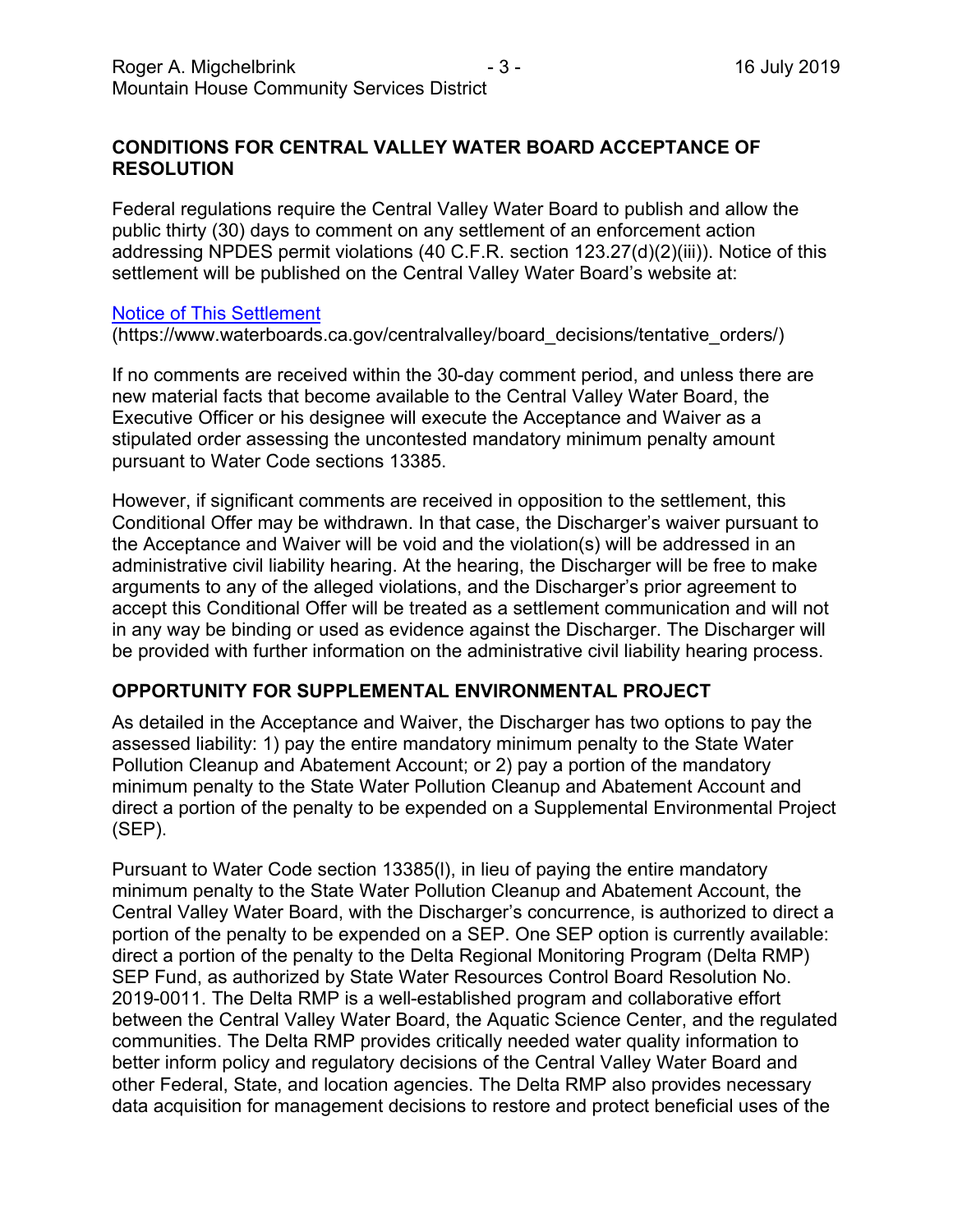region's waters. Information about the Delta RMP is available Delta RMP's website at: [Delta R M P Information](https://www.sfei.org/) (https://www.sfei.org)

All funds directed to the Delta RMP SEP Fund will be expended on projects that supplement Delta RMP studies that would not otherwise be conducted through the Delta RMP's annually approved cost allocations. The nonprofit Aquatic Science Center manages and administers Delta RMP funds. No funds will go to the Central Valley Water Board.

If the Discharger chooses to reject this Conditional Offer or does not complete and return the Acceptance and Waiver by the deadline, the Central Valley Water Board Prosecution Team will contact the Discharger regarding a formal enforcement action that will be initiated for the contested violations.

If you have any questions or comments regarding this Conditional Offer, please contact Xuan Luo at (916) 464-4606 or [Xuan.Luo@waterboards.ca.gov.](mailto:Xuan.Luo@waterboards.ca.gov)

*Original Singed by Kim Sellards* 

(**for**) ANDREW ALTEVOGT Assistant Executive Officer

Enclosures (2): Attachment A Record of Violations Acceptance of Conditional Resolution and Waiver of Right to Hearing

cc w/o encl: Eric Magnan, USEPA, Region 9, San Francisco David Boyers, Office of Enforcement, SWRCB, Sacramento Patrick Pulupa, Central Valley Water Board Advisory Team, Rancho Cordova Jessica Jahr, Office of Chief Counsel, SWRCB, Sacramento Adam Laputz, Central Valley Water Board Advisory Team, Sacramento San Joaquin County Environmental Health, Stockton Anush Nejad, 230 S. Sterling Dr., Suite 100, Mountain House, CA 95391 Hamid Parsa, 230 S. Sterling Dr., Suite 100, Mountain House, CA 95391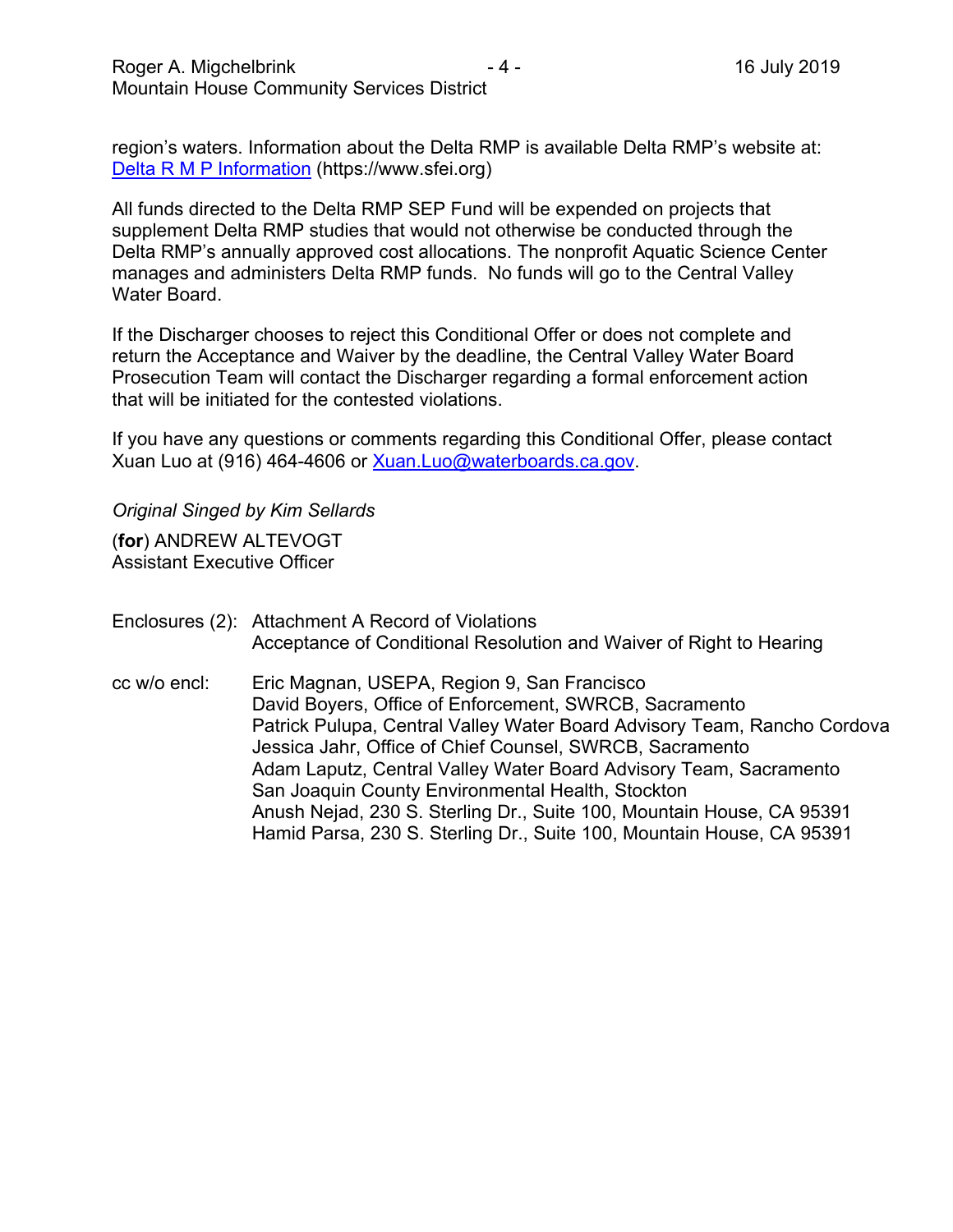# **ATTACHMENT A TO SETTLEMENT OFFER NO. R5-2019-0513 Record of Violations Subject to Mandatory Minimum Penalties**

### **Mountain House Community Services District Wastewater Treatment Plant**

### **RECORD OF VIOLATIONS (1 July 2018 – 31 January 2019) MANDATORY PENALTIES (Data reported under Monitoring and Reporting Program R5-2017-0119)**

The following table lists the alleged violations subject to mandatory minimum penalties (MMPs), pursuant to Water Code section 13385(h) and (i).

| <b>Table A. Violations Subject to Mandatory Penalties</b> |  |
|-----------------------------------------------------------|--|
|-----------------------------------------------------------|--|

|             |             |                       |              | Limit |                 | <b>Period</b>          | <b>Violation</b> | <b>MMP</b>   | <b>CIWQS</b> |
|-------------|-------------|-----------------------|--------------|-------|-----------------|------------------------|------------------|--------------|--------------|
| <b>Item</b> | <b>Date</b> | <b>Parameter</b>      | <b>Units</b> |       | <b>Measured</b> |                        | Type             | <b>Type</b>  |              |
| A           | 26-Jun-18   | Total Coliform        | MPN/100 mL   | 2.2   | 4.5             | 7-Day Median           | <b>OEV</b>       | <b>CHRON</b> | 1048179      |
| B           | 27-Jun-18   | <b>Total Coliform</b> | MPN/100 mL   | 2.2   | 4.5             | 7-Day Median           | <b>OEV</b>       | <b>CHRON</b> | 1048180      |
| С           | 28-Jun-18   | <b>Total Coliform</b> | MPN/100 mL   | 2.2   | 4.5             | 7-Day Median           | <b>OEV</b>       | <b>CHRON</b> | 1048181      |
|             | 11-Jul-18   | <b>Total Coliform</b> | MPN/100 mL   | 2.2   | 4.5             | 7-Day Median           | <b>OEV</b>       | <b>CHRON</b> | 1055515      |
|             | 12-Jul-18   | <b>Total Coliform</b> | MPN/100 mL   | 2.2   | 4.5             | 7-Day Median           | <b>OEV</b>       | <b>CHRON</b> | 1055516      |
| 3           | 13-Jul-18   | <b>Total Coliform</b> | MPN/100 mL   | 2.2   | 4.5             | 7-Day Median           | <b>OEV</b>       | <b>CHRON</b> | 1055517      |
| 4           | 22-Jul-18   | <b>Total Coliform</b> | MPN/100 mL   | 2.2   | 17              | 7-Day Median           | <b>OEV</b>       | <b>CHRON</b> | 1055518      |
| 5           | 23-Jul-18   | <b>Total Coliform</b> | MPN/100 mL   | 2.2   | 10.7            | 7-Day Median           | <b>OEV</b>       | <b>CHRON</b> | 1055519      |
| 6           | 24-Jul-18   | <b>Total Coliform</b> | MPN/100 mL   | 2.2   | 4.5             | 7-Day Median           | <b>OEV</b>       | <b>CHRON</b> | 1055520      |
|             | 25-Jul-18   | <b>Total Coliform</b> | MPN/100 mL   | 2.2   | 3.2             | 7-Day Median           | <b>OEV</b>       | <b>CHRON</b> | 1055521      |
| 8           | 27-Jul-18   | <b>Total Coliform</b> | MPN/100 mL   | 2.2   | 3.2             | 7-Day Median           | <b>OEV</b>       | <b>CHRON</b> | 1055522      |
| 9           | $6-Sep-18$  | <b>Total Coliform</b> | MPN/100 mL   | 2.2   | 4.5             | 7-Day Median           | <b>OEV</b>       | <b>CHRON</b> | 1051583      |
| 10          | 15-Sep-18   | Ammonia               | mg/L         | 1.7   | 2.2             | <b>Weekly Average</b>  | CAT <sub>1</sub> | <b>CHRON</b> | 1056639      |
| 11          | 29-Sep-18   | Ammonia               | mg/L         | 1.7   | 2.7             | <b>Weekly Average</b>  | CAT <sub>1</sub> | <b>SIG</b>   | 1051584      |
| 12          | 30-Sep-18   | Ammonia               | mg/L         | 0.8   | 1.7             | <b>Monthly Average</b> | CAT <sub>1</sub> | <b>SIG</b>   | 1051582      |
| 13          | 23-Oct-18   | Ammonia               | mg/L         | 1.7   | 4.77            | <b>Weekly Average</b>  | CAT <sub>1</sub> | <b>SIG</b>   | 1052725      |
| 14          | 30-Oct-18   | Ammonia               | mg/L         | 0.8   | 1.5             | <b>Monthly Average</b> | CAT <sub>1</sub> | <b>SIG</b>   | 1052724      |
| 15          | 2-Nov-18    | Ammonia               | mg/L         | 1.7   | 38.2            | <b>Weekly Average</b>  | CAT <sub>1</sub> | <b>SIG</b>   | 1054238      |
| 16          | 2-Nov-18    | Ammonia               | lbs/day      | 43    | 259             | <b>Weekly Average</b>  | CAT <sub>1</sub> | <b>SIG</b>   | 1056641      |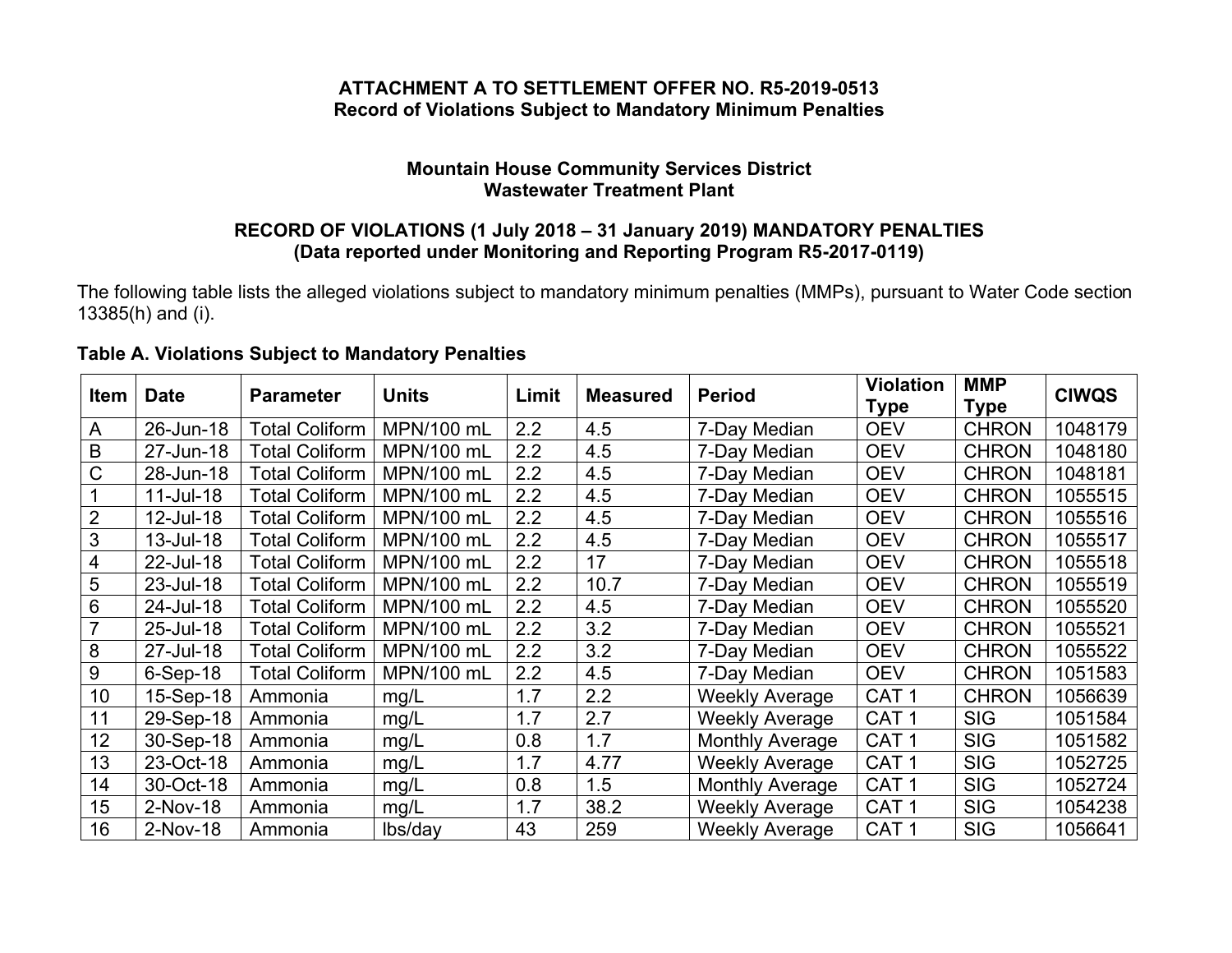# Attachment A to Settlement Offer No. R5-2019-0513 Record of Violations Subject to Mandatory Minimum Penalties

| <b>Item</b>     | <b>Date</b>   | <b>Parameter</b>      | <b>Units</b>      | Limit            | <b>Measured</b> | <b>Period</b>              | <b>Violation</b><br><b>Type</b> | <b>MMP</b><br><b>Type</b> | <b>CIWQS</b> |
|-----------------|---------------|-----------------------|-------------------|------------------|-----------------|----------------------------|---------------------------------|---------------------------|--------------|
| 17              | 3-Nov-18      | <b>Biochemical</b>    | mg/L              | 15               | 22              | <b>Weekly Average</b>      | CAT <sub>1</sub>                | <b>SIG</b>                | 1052726      |
|                 |               | Oxygen                |                   |                  |                 |                            |                                 |                           |              |
|                 |               | Demand                |                   |                  |                 |                            |                                 |                           |              |
|                 |               | (BOD)                 |                   |                  |                 |                            |                                 |                           |              |
| 18              | $30 - Nov-18$ | Ammonia               | mg/L              | 0.8              | 8               | <b>Monthly Average</b>     | CAT <sub>1</sub>                | <b>SIG</b>                | 1054239      |
| 19              | 30-Nov-18     | Ammonia               | lbs/day           | $\overline{20}$  | 55              | <b>Monthly Average</b>     | <b>OEV</b>                      | <b>CHRON</b>              | 1056642      |
| 20              | 25-Dec-18     | <b>Total Coliform</b> | MPN/100 mL        | 2.2              | 4.5             | 7-Day Median               | <b>OEV</b>                      | <b>CHRON</b>              | 1055021      |
| $\overline{21}$ | 31-Dec-18     | Ammonia               | mg/L              | 0.8              | 0.9             | <b>Monthly Average</b>     | CAT <sub>1</sub>                | <b>CHRON</b>              | 1055022      |
| $\overline{22}$ | 7-Jan-19      | <b>Total Coliform</b> | MPN/100 mL        | 2.2              | 14              | 7-Day Median               | <b>OEV</b>                      | <b>CHRON</b>              | 1056439      |
| 23              | 8-Jan-19      | <b>Total Coliform</b> | MPN/100 mL        | 2.2              | 33              | 7-Day Median               | <b>OEV</b>                      | <b>CHRON</b>              | 1056440      |
| 24              | 8-Jan-19      | <b>Total Coliform</b> | MPN/100 mL        | 23               | 2402            | > Once in 30-Day<br>Period | <b>OEV</b>                      | <b>CHRON</b>              | 1056423      |
| 25              | 9-Jan-19      | Total Coliform        | MPN/100 mL        | 2.2              | 49              | 7-Day Median               | <b>OEV</b>                      | <b>CHRON</b>              | 1056438      |
| $\overline{26}$ | 9-Jan-19      | <b>Total Coliform</b> | MPN/100 mL        | 23               | 49              | > Once in 30-Day           | <b>OEV</b>                      | <b>CHRON</b>              | 1056419      |
|                 |               |                       |                   |                  |                 | Period                     |                                 |                           |              |
| 27              | 10-Jan-19     | <b>Total Coliform</b> | MPN/100 mL        | 2.2              | 41              | 7-Day Median               | <b>OEV</b>                      | <b>CHRON</b>              | 1056425      |
| 28              | 11-Jan-19     | <b>Total Coliform</b> | MPN/100 mL        | $\overline{2.2}$ | 33              | 7-Day Median               | <b>OEV</b>                      | <b>CHRON</b>              | 1056424      |
| 29              | 14-Jan-19     | <b>Total Coliform</b> | MPN/100 mL        | 240              | 350             | Daily Maximum              | <b>OEV</b>                      | <b>CHRON</b>              | 1056650      |
| 30              | 14-Jan-19     | <b>Total Coliform</b> | MPN/100 mL        | 23               | 350             | > Once in 30-Day           | <b>OEV</b>                      | <b>CHRON</b>              | 1056435      |
|                 |               |                       |                   |                  |                 | Period                     |                                 |                           |              |
| 31              | 14-Jan-19     | Total Coliform        | MPN/100 mL        | 2.2              | 49              | 7-Day Median               | <b>OEV</b>                      | <b>CHRON</b>              | 1056421      |
| $\overline{32}$ | 15-Jan-19     | <b>Total Coliform</b> | MPN/100 mL        | 240              | 950             | Daily Maximum              | <b>OEV</b>                      | <b>CHRON</b>              | 1056652      |
| 33              | 15-Jan-19     | <b>Total Coliform</b> | MPN/100 mL        | 23               | 950             | > Once in 30-Day           | <b>OEV</b>                      | <b>CHRON</b>              | 1056434      |
|                 |               |                       |                   |                  |                 | Period                     |                                 |                           |              |
| 34              | 15-Jan-19     | <b>Total Coliform</b> | <b>MPN/100 mL</b> | 2.2              | 49              | 7-Day Median               | <b>OEV</b>                      | <b>CHRON</b>              | 1056433      |
| 35              | 16-Jan-19     | <b>Total Coliform</b> | MPN/100 mL        | 2.2              | 17              | 7-Day Median               | <b>OEV</b>                      | <b>CHRON</b>              | 1056431      |
| 36              | 17-Jan-19     | <b>Total Coliform</b> | MPN/100 mL        | 2.2              | 17              | 7-Day Median               | <b>OEV</b>                      | <b>CHRON</b>              | 1056427      |
| $\overline{37}$ | 18-Jan-19     | <b>Total Coliform</b> | MPN/100 mL        | 2.2              | $\overline{17}$ | 7-Day Median               | <b>OEV</b>                      | <b>CHRON</b>              | 1056426      |
| 38              | 21-Jan-19     | <b>Total Coliform</b> | MPN/100 mL        | $\overline{2.2}$ | 7.8             | 7-Day Median               | <b>OEV</b>                      | <b>CHRON</b>              | 1056422      |
| $\overline{39}$ | 22-Jan-19     | <b>Total Coliform</b> | MPN/100 mL        | 2.2              | 4.5             | 7-Day Median               | <b>OEV</b>                      | <b>CHRON</b>              | 1056430      |
| 40              | 23-Jan-19     | <b>Total Coliform</b> | MPN/100 mL        | 2.2              | 4.5             | 7-Day Median               | <b>OEV</b>                      | <b>CHRON</b>              | 1056429      |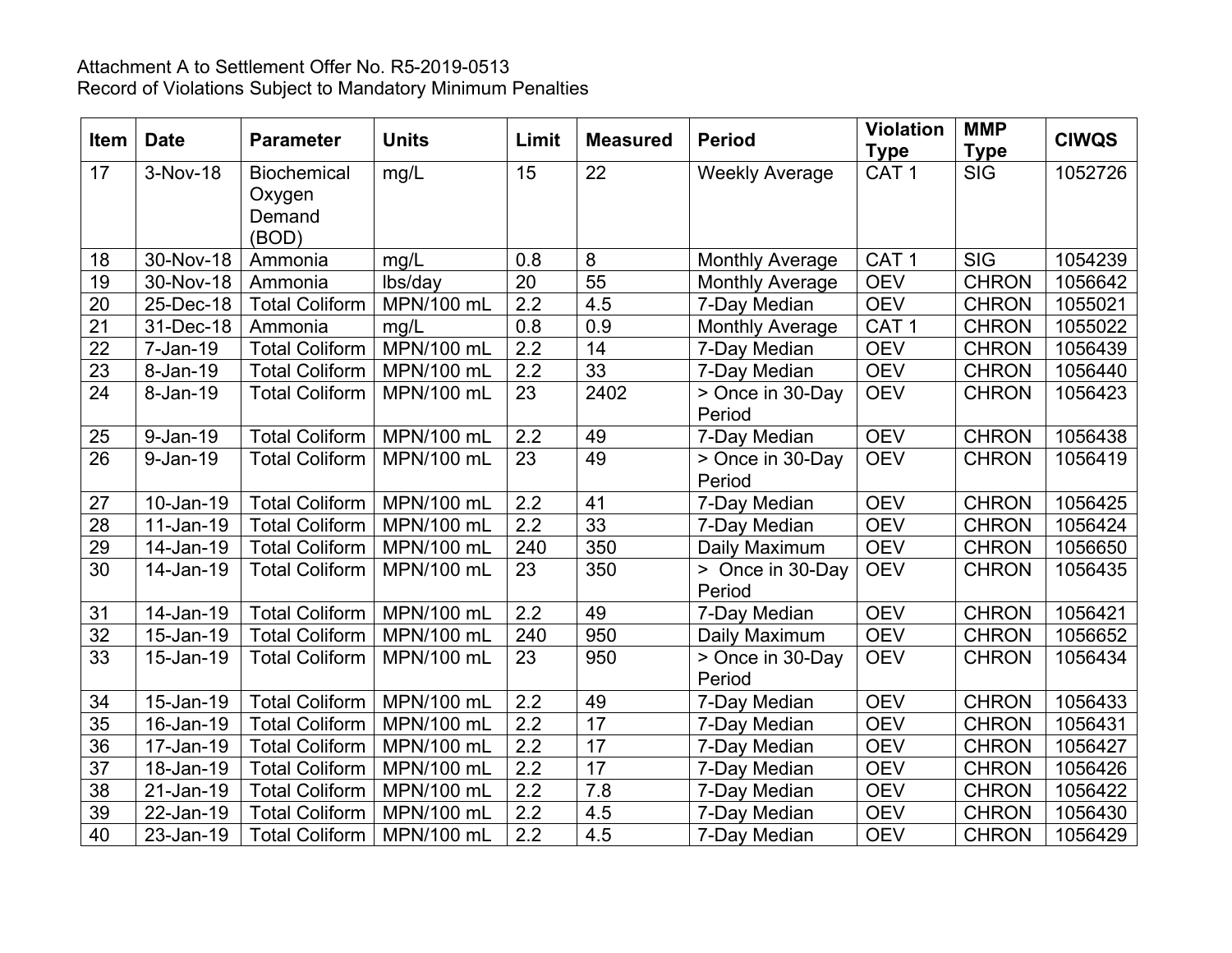### Attachment A to Settlement Offer No. R5-2019-0513 Record of Violations Subject to Mandatory Minimum Penalties

| <b>Item</b> | Date      | <b>Parameter</b>      | <b>Units</b> | Limit | <b>Measured</b> | <b>Period</b>    | <b>Violation</b><br><b>Type</b> | <b>MMP</b><br><b>Type</b> | <b>CIWQS</b> |
|-------------|-----------|-----------------------|--------------|-------|-----------------|------------------|---------------------------------|---------------------------|--------------|
| 41          | 24-Jan-19 | Total Coliform        | MPN/100 mL   | 23    | 49              | > Once in 30-Day | <b>OEV</b>                      | <b>CHRON</b>              | 1056428      |
|             |           |                       |              |       |                 | Period           |                                 |                           |              |
| 42          | 24-Jan-19 | Total Coliform        | MPN/100 mL   | 2.2   | 7.8             | 7-Day Median     | <b>OEV</b>                      | <b>CHRON</b>              | 1056420      |
| 43          | 25-Jan-19 | <b>Total Coliform</b> | MPN/100 mL   | 2.2   | 4.5             | 7-Day Median     | <b>OEV</b>                      | <b>CHRON</b>              | 1056418      |
| 44          | 28-Jan-19 | <b>Total Coliform</b> | MPN/100 mL   | 2.2   | 11              | 7-Day Median     | <b>OEV</b>                      | <b>CHRON</b>              | 1056436      |
| 45          | 29-Jan-19 | <b>Total Coliform</b> | MPN/100 mL   | 2.2   | 17              | 7-Day Median     | <b>OEV</b>                      | <b>CHRON</b>              | 1056432      |
| 46          | 30-Jan-19 | <b>Total Coliform</b> | MPN/100 mL   | 2.2   | 17              | 7-Day Median     | <b>OEV</b>                      | <b>CHRON</b>              | 1056417      |

# **Supporting Information Documentation Supporting Specific Items in Table A**

Item's A, B and C: Supporting violations addressed in EPL R5-2018-0536

Item 17: Weekly averages are calculated and reported on the last day of the week. Samples for the 3 November 2018 weekly average were collected on 29 October 2018, 30 October 2018, and 31 October 2018 with reported results of 22.8 mg/L, 22.1 mg/L, and 20.9 mg/L, respectively

Item 24: First excursion occurred on 8 January 2019 with reported results of 33 MPN/100 mL.

# **EXPEDITED PAYMENT AMOUNT VIOLATIONS SUMMARY**

| <b>VIOLATIONS AS OF:</b>                    | 1/31/2019 |
|---------------------------------------------|-----------|
| <b>Group I Serious Violations:</b>          | 8         |
| <b>Group II Serious Violations:</b>         | O         |
| Non-Serious Violations Not Subject to MMPs: | O         |
| Non-serious Violations Subject to MMPs:     | 38        |
| <b>Total Violations Subject to MMPs:</b>    | 46        |

# **Mandatory Minimum Penalty Amount for Effluent Limit Violations**

8 Group Serious Violations subject to MMPs × \$3000 Per Violation = \$24,000 38 Non-Serious Violations subject to MMPs × \$3,000 Per Violation = \$114,000

#### **Total Mandatory Minimum Penalty = \$138,000**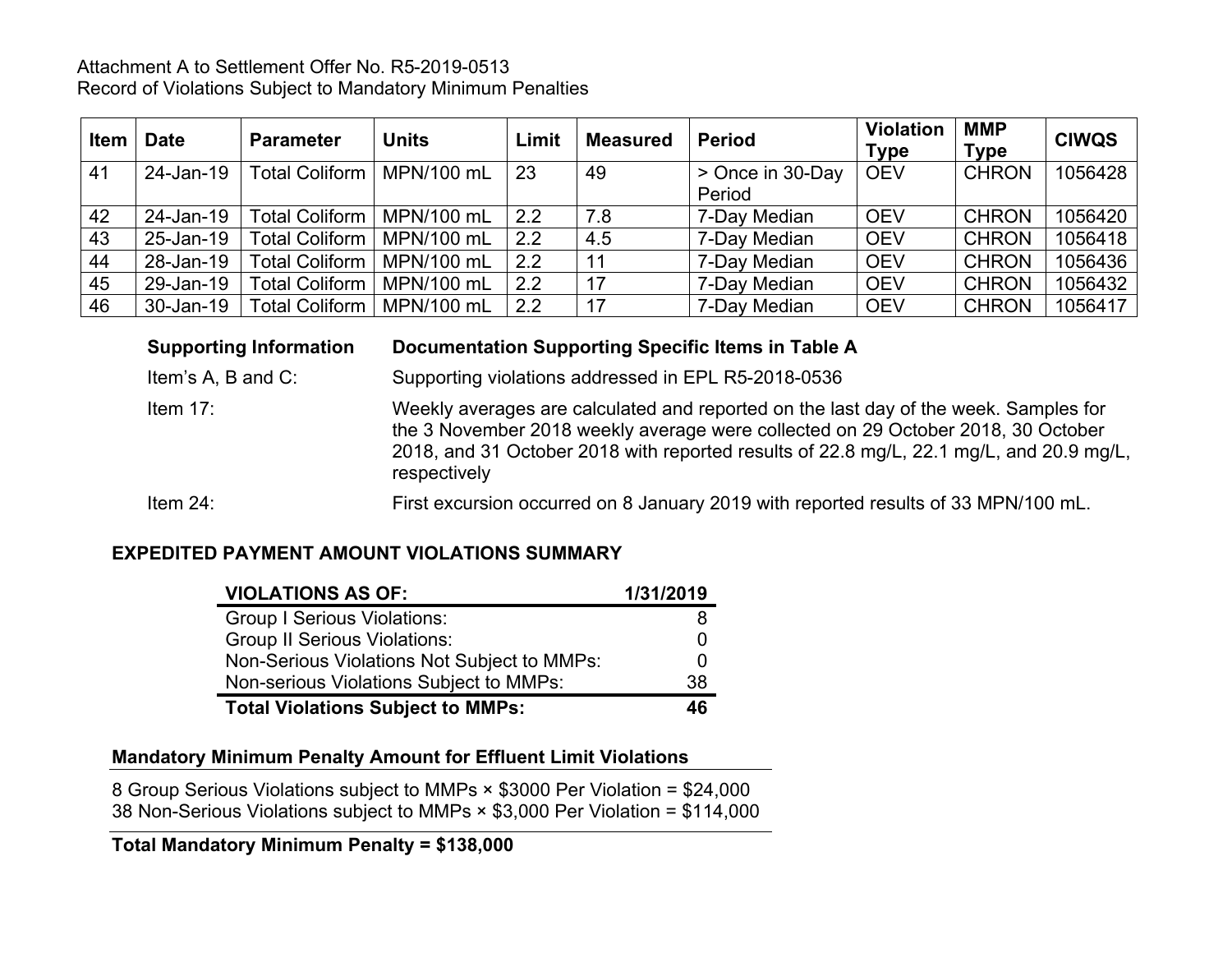# Attachment A to Settlement Offer No. R5-2019-0513 Record of Violations Subject to Mandatory Minimum Penalties

# **Table B. Definition**

| <b>Abbreviation</b> | <b>Description</b>                                                                                                                                                                                                                                               |
|---------------------|------------------------------------------------------------------------------------------------------------------------------------------------------------------------------------------------------------------------------------------------------------------|
| CAT <sub>1</sub>    | Violation of effluent limitation for Group I pollutant.                                                                                                                                                                                                          |
| CAT <sub>2</sub>    | Violation of effluent limitation for Group II pollutant                                                                                                                                                                                                          |
| <b>CHRON</b>        | Chronic violation as defined by Water Code section 13385 (i). Any non-serious violation that falls within<br>a 180-day period with three preceding violations. Thus, the fourth non-serious violation that occurs within<br>a 180-day period is subject to MMPs. |
| <b>CIWQS</b>        | <b>California Integrated Water Quality System database</b><br>(https://www.waterboards.ca.gov/water_issues/programs/ciwqs/)                                                                                                                                      |
| <b>CTOX</b>         | Violation of chronic toxicity effluent limitation.                                                                                                                                                                                                               |
| <b>DREP</b>         | Deficient reporting violation. This will only result in MMPs if the report is so deficient as to make<br>determination of compliance impossible for the reporting period.                                                                                        |
| <b>LREP</b>         | Late Reporting violation. Every 30-Days a report is late counts as one serious late reporting violation<br>subject to MMPs.                                                                                                                                      |
| Measured            | Reported value for the monitoring period by the Discharger.                                                                                                                                                                                                      |
| MMP Type            | Classification of the type of MMP violation.                                                                                                                                                                                                                     |
| Occurrence<br>Date  | Date that a violation occurred. For averaging period limitation violations, such as weekly and monthly<br>averages, the last day of the reporting period is used such as last day of the week (Saturday) and last<br>day of the month, respectively.             |
| <b>OEV</b>          | Violation of any constituent-specific effluent limitation not included in Group I or Group II.                                                                                                                                                                   |
| <b>NCHRON</b>       | Non-serious violation falls within the first three violations in a 180-day period, thus, not subject to MMP.                                                                                                                                                     |
| <b>SIG</b>          | Serious Violation:<br>For Group I pollutants that exceed the effluent limitation by 40 percent or more.<br>For Group II pollutants that exceed the effluent limitation by 20 percent or more.                                                                    |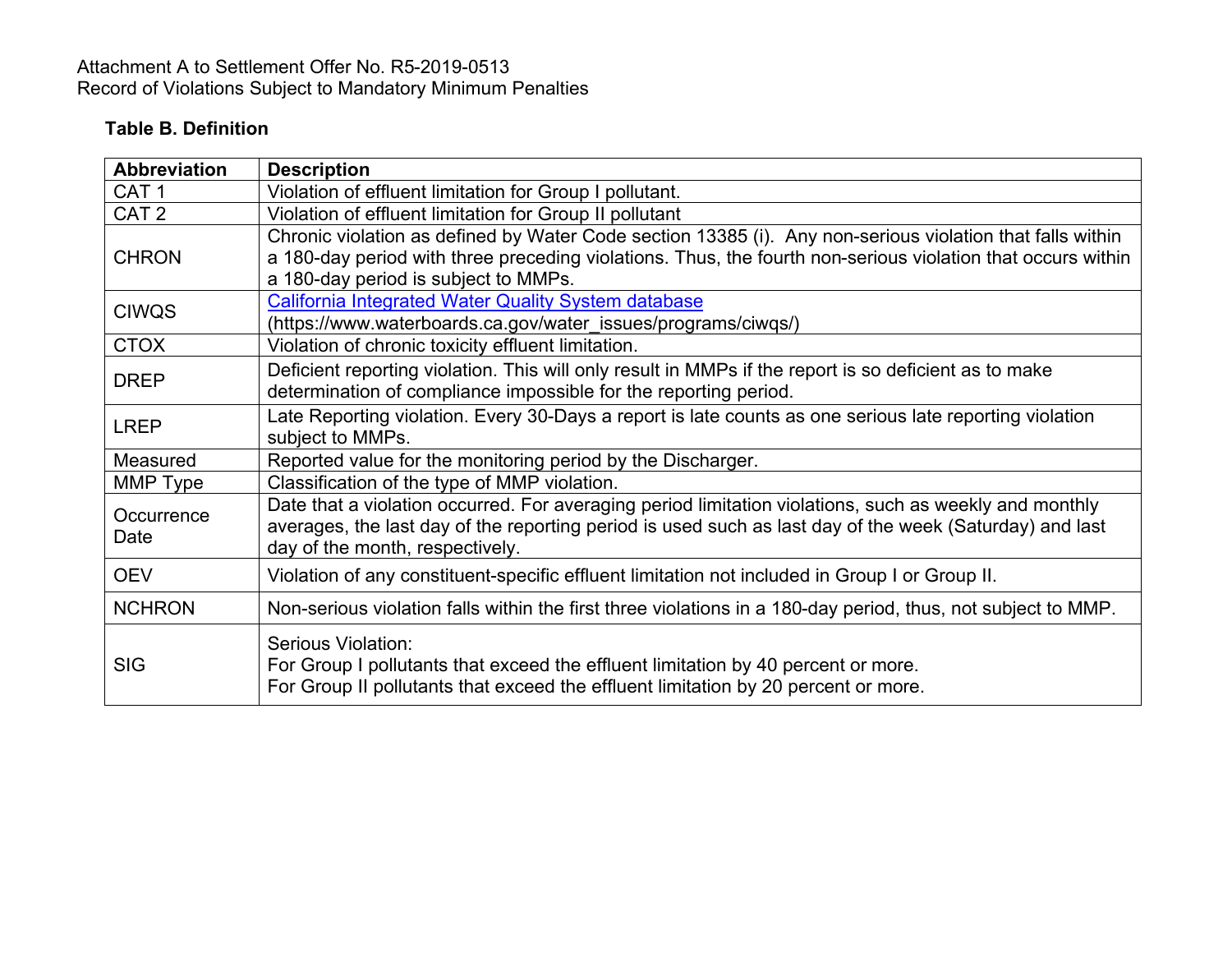### **Offer to Participate in Expedited Payment Letter Program EPL R5-2019-0513**

### **ACCEPTANCE OF CONDITIONAL RESOLUTION AND WAIVER OF RIGHT TO HEARING; (proposed) ORDER**

Mountain House Community Services District EPL No. R5-2019-0513

By signing below and returning this Acceptance of Conditional Resolution and Waiver of Right to Hearing (Acceptance and Waiver) to the Central Valley Regional Water Quality Control Board (Central Valley Water Board), the Mountain House Community Services District (Discharger) hereby accepts the "Offer to Participate in Expedited Payment Letter Program" (Conditional Offer), incorporated herein by reference, and waives the right to a hearing before the Central Valley Water Board to dispute the allegations of violations described in the Record of Violations (ROV), which is included as Attachment A to the Conditional Offer.

The Discharger agrees that the Conditional Offer shall serve as a complaint pursuant to Article 2.5 of the California Water Code and that no separate complaint is required for the Central Valley Water Board to assert jurisdiction over the alleged violations through its Chief Prosecutor. The Discharger agrees to pay the penalties required by California Water Code section 13385(h) and/or (i), in the sum of **\$138,000** (Expedited Payment Amount), which shall be deemed payment in full of any civil liability pursuant to Water Code section 13385 that otherwise might be assessed for the violations described in the ROV. The Discharger understands that this Acceptance and Waiver waives its right to contest the allegations in the ROV and the amount of civil liability assessed for the violations.

The Discharger understands that this Acceptance and Waiver does not address or resolve liability for any violation that is not specifically identified in the ROV.

Upon execution by the Discharger, the completed Acceptance and Waiver shall be returned via email or U.S. mail to:

Xuan Luo, Senior Water Resources Control Engineer NPDES Compliance and Enforcement 11020 Sun Center Drive, Suite 200 Rancho Cordova, CA 95670 Phone: (916) 464-4606 [xuan.luo@waterboards.ca.gov](mailto:xuan.luo@waterboards.ca.gov)

The Discharger understands that federal regulations set forth at title 40, Code of Federal Regulations, section 123.27(d)(2)(iii) require the Central Valley Water Board to publish notice of and provide at least thirty (30) days for public comment on any proposed resolution of an enforcement action addressing NPDES permit violations. Accordingly, this Acceptance and Waiver, prior to execution by the Central Valley Water Board Executive Officer, will be published as required by law for public comment.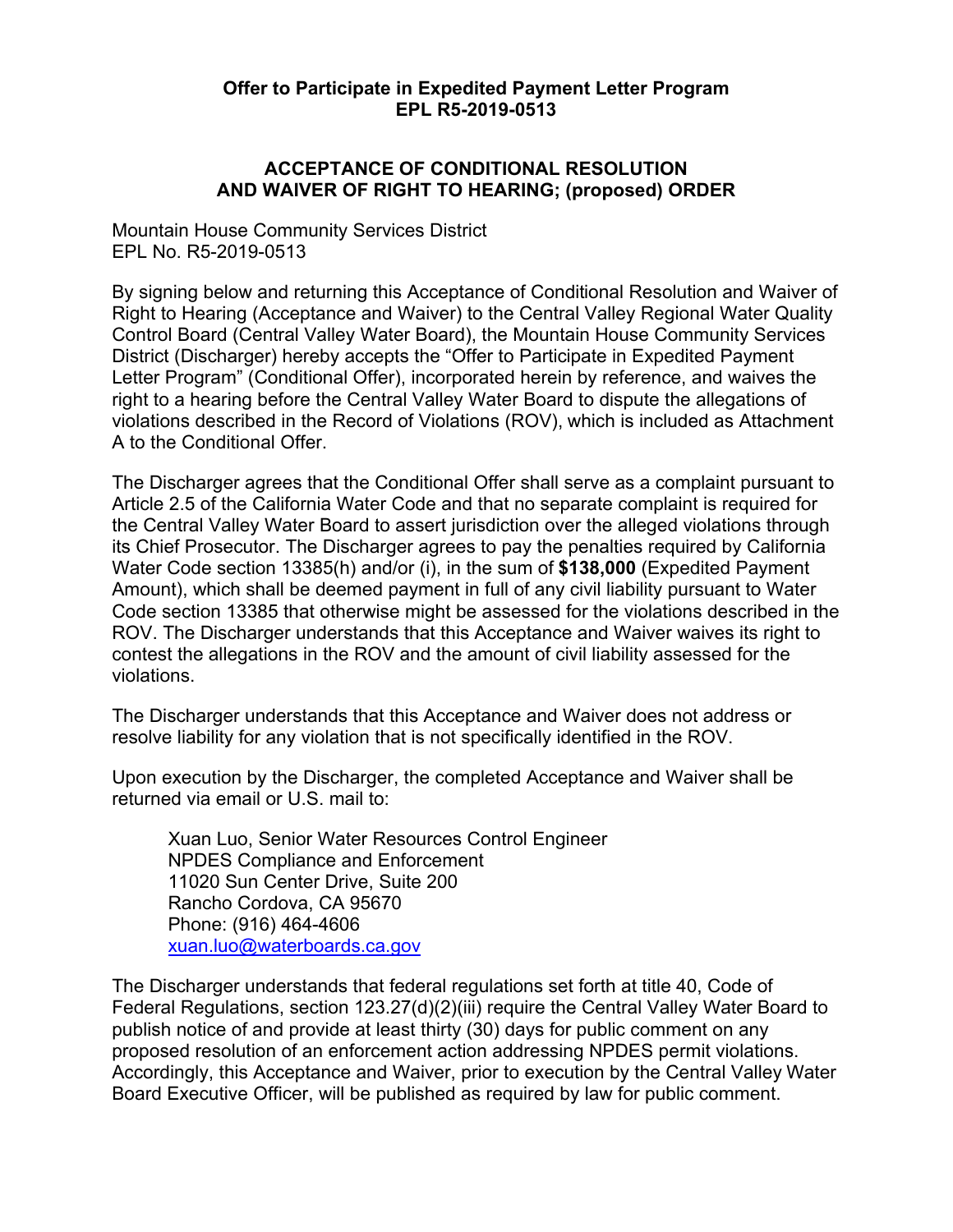Offer to Participate in Expedited Payment Letter Program EPL R5-2019-0513

If no comments are received within the notice period that causes the Central Valley Water Board Executive Officer to question the Expedited Payment Amount, the Central Valley Water Board Executive Officer or his designee will execute this Acceptance and Waiver.

The Discharger understands that if significant comments are received in opposition to the Expedited Payment Amount, the offer on behalf of the Central Valley Water Board to resolve the violations set forth in the ROV may be withdrawn. In that circumstance, the Discharger will be advised of the withdrawal and an administrative civil liability complaint may be issued and the matter may be set for a hearing before the Central Valley Water Board. For such a liability hearing, the Discharger understands that this Acceptance and Waiver executed by the Discharger will be treated as a settlement communication and will not be used as evidence in that hearing.

The Discharger understands that funds collected for violations pursuant to Water Code section 13385(h) and (i) shall be deposited in the State Water Pollution Cleanup and Abatement Account.

The Discharger understands that, in lieu of full payment of the Expedited Payment Amount to the State Water Pollution Cleanup and Abatement Account, the Central Valley Water Board, with the Discharger's concurrence, may direct a portion of the penalty to be expended on a Supplemental Environment Project (SEP). This Acceptance and Waiver provides one SEP option: fund a SEP through a payment to the Delta Regional Monitoring Program (Delta RMP) SEP Fund. All funds directed to the SEP Fund will be expended on projects that supplement Delta RMP studies that would not otherwise be conducted through the Delta RMP's annual approved RMP cost allocations.

The Discharger agrees to pay the Expedited Payment Amount to the State Water Pollution Cleanup and Abatement Account and, if chosen, the SEP Fund, as identified below. The Discharger understands that the Central Valley Water Board will consider the Discharger to have fulfilled all SEP obligations if and when the Aquatic Science Center receives the Discharger's timely and full payment of the required SEP Fund contribution.

For settlements of violations, pursuant to Water Code section 13385 (h) or (i), where the penalty amount equals fifteen thousand dollars (\$15,000) or less, 100 percent of the penalty may be expended on a SEP; if the penalty exceeds \$15,000, then up to \$15,000 plus 50 percent of the penalty that exceeds \$15,000 may be expended on a SEP.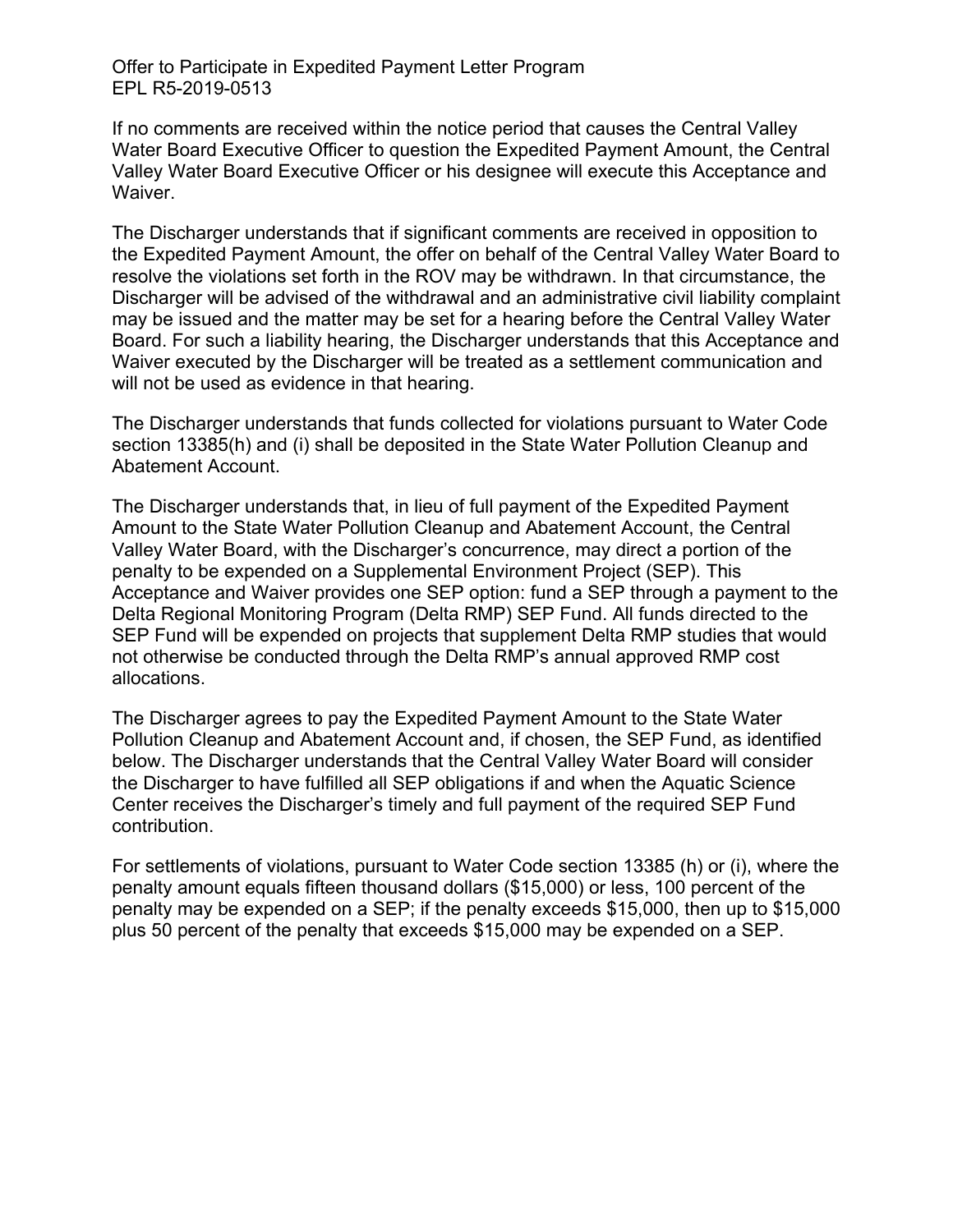(Place a " $\checkmark$ " check or " $\checkmark$ " an X in one box below and fill in the blank as appropriate. Electing to pay a portion of the Expedited Payment Amount to the SEP Fund will not change the total penalty amount to be paid).

Pay a portion of the Expedited Payment Amount to the Delta RMP SEP Fund:

| <b>Dollar Amount</b> | <b>Expedited Payment Options</b>                                                                                                                 |
|----------------------|--------------------------------------------------------------------------------------------------------------------------------------------------|
| \$76,500             | Maximum amount allowed to be paid to the SEP Fund (\$76,500)                                                                                     |
| \$0                  | Different amount from the maximum amount allowed to be paid to<br>the SEP Fund                                                                   |
| \$61,500             | Total amount to be paid to the State Water Pollution Cleanup and<br>Abatement Account (Total penalty minus amount to be paid to the<br>SEP Fund) |

Pay the total Expedited Payment Amount to State Water Pollution Cleanup and Abatement Account.

The Discharger further understands that once the Acceptance and Waiver is executed by the Central Valley Water Board Executive Officer or his designee, the Discharger shall pay the assessed civil liability to the State Water Pollution Cleanup and Abatement Account and/or Aquatic Science Center, for the SEP Fund, as selected above. Full payment of the Expedited Payment Amount required by the deadline below is a condition of this Acceptance and Waiver.

Accordingly, the Expedited Payment Amount shall be paid by a cashier's or certified check made out to the "State Water Pollution Cleanup and Abatement Account" and/or "Aquatic Science Center for SEP". The payment must be submitted to the State Water Resources Control Board and/or Aquatic Science Center no later than thirty (30) calendar days after the date the Acceptance and Waiver is executed by the Central Valley Water Board Executive Officer or his designee.

Payment to the State Water Pollution Cleanup and Abatement Account shall be mailed to:

State Water Resources Control Board, Accounting Office Attn: EPL R5-2019-0513Payment PO Box 1888 Sacramento, California, 95812-1888

The Discharger shall also provide a copy of the wavier form and check via email to the Central Valley Water Board ([Xuan.Luo@waterboards.ca.gov](mailto:Xuan.Luo@waterboards.ca.gov)).

Payment to the Aquatic Science Center for SEP shall be submitted in the form of a cashier's or certified check referencing EPL R5-2019-0513 and mailed to: